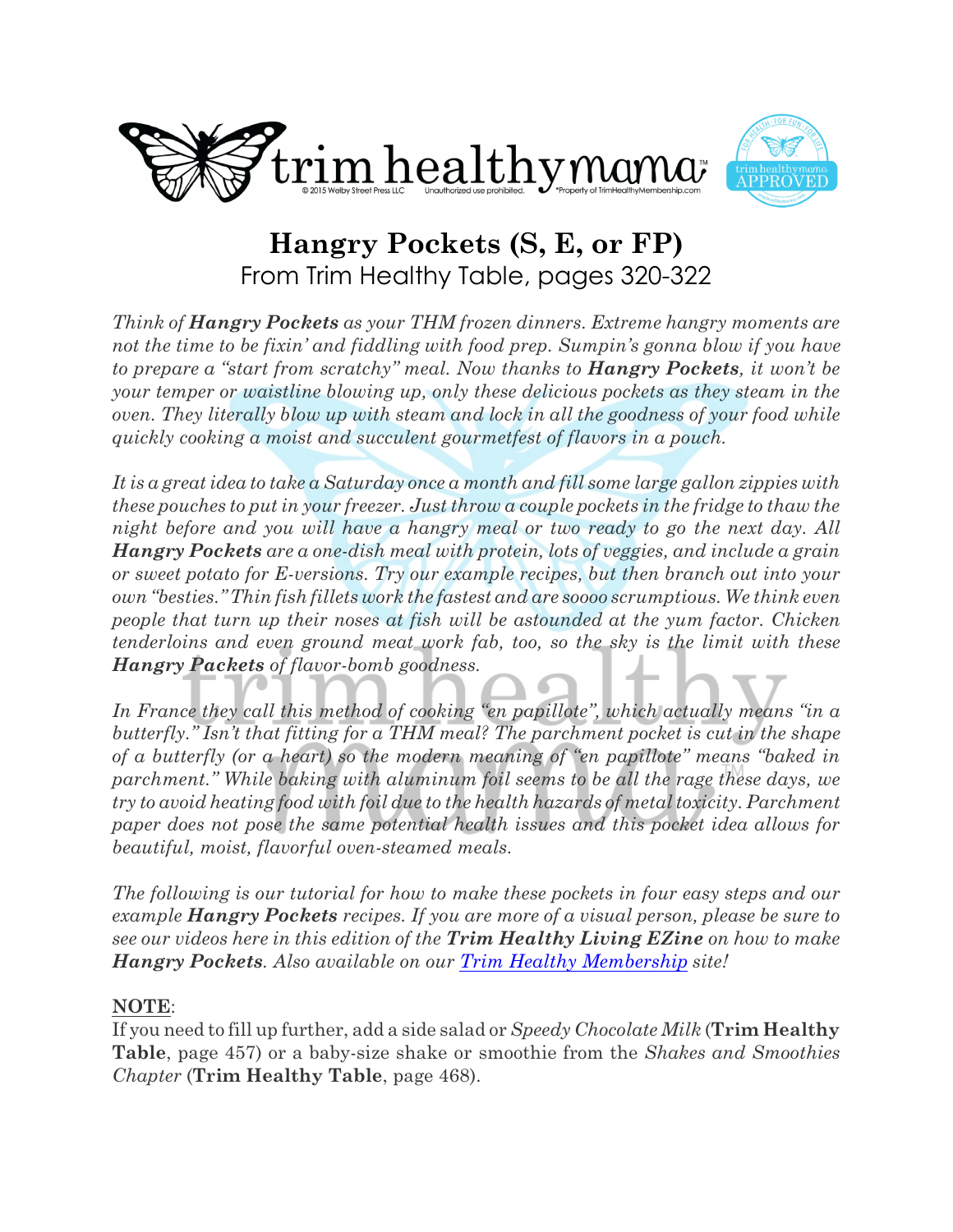# **STEP 1: CHOOSE YOUR PROTEIN**

### **OPTIONS**:

Frozen or fresh white fish or salmon; frozen or fresh chicken tenderloins; frozen or fresh ground beef for S or at minimum 96% ground lean turkey; venison or grass-fed beef for E or FP; frozen or fresh diced stew meat for S.

# **STEP 2: CHOOSE YOUR VEGGIES AND OPTIONAL GRAIN OR SWEET POTATO**

### **NOTE**:

Choose quick-cooking veggies. If you'd like to include some veggies that are a bit tougher, you can do a quick steam to get a head start.

### **VEGGIE OPTIONS**:

Thinly sliced or diced zucchini or summer squash; handfuls of fresh or frozen spinach, kale, or other FRIENDLY dark leafy greens; julienned bell peppers; sliced tomatoes or cherry tomatoes; diced green onions; thinly sliced cabbage (or bagged shredded cabbage or coleslaw); sliced mushrooms; sliced onion; green beans; or cauli rice (or broccoli or cauli florets cut into much smaller pieces).

### **GRAIN/SWEET POTATO OPTIONS (FOR E)**:

1/2 to 3/4 cup cooked brown rice, wild rice, or quinoa; or a small to medium sweet potato, thinly sliced or diced.

TM.

# **STEP 3: CHOOSE YOUR FLAVORINGS AND HEALTHY FATS**

### **FAT OPTIONS**:

1 Tablespoon butter or coconut oil or MCT oil for S (Only 1 teaspoon for FP and E)

### **FLAVORING OPTIONS**:

¼ teaspoon Mineral Salt (go down from here if using other salty spices); soy sauce, tamari, Bragg liquid aminos or coconut aminos; dried parsley flakes or minced fresh parsley; minced fresh cilantro; minced garlic or a sprinkling of dried garlic; feta or other favorite cheeses for S (you can use a sprinkling of Parmesan for FP and E); diced chili peppers, cayenne pepper, or red pepper flakes; hot sauce; chipotle powder; Cajun seasoning; Nutritional Yeast; liquid smoke; cumin; lemon slices; apple cider vinegar; mustard; Italian seasoning or oregano.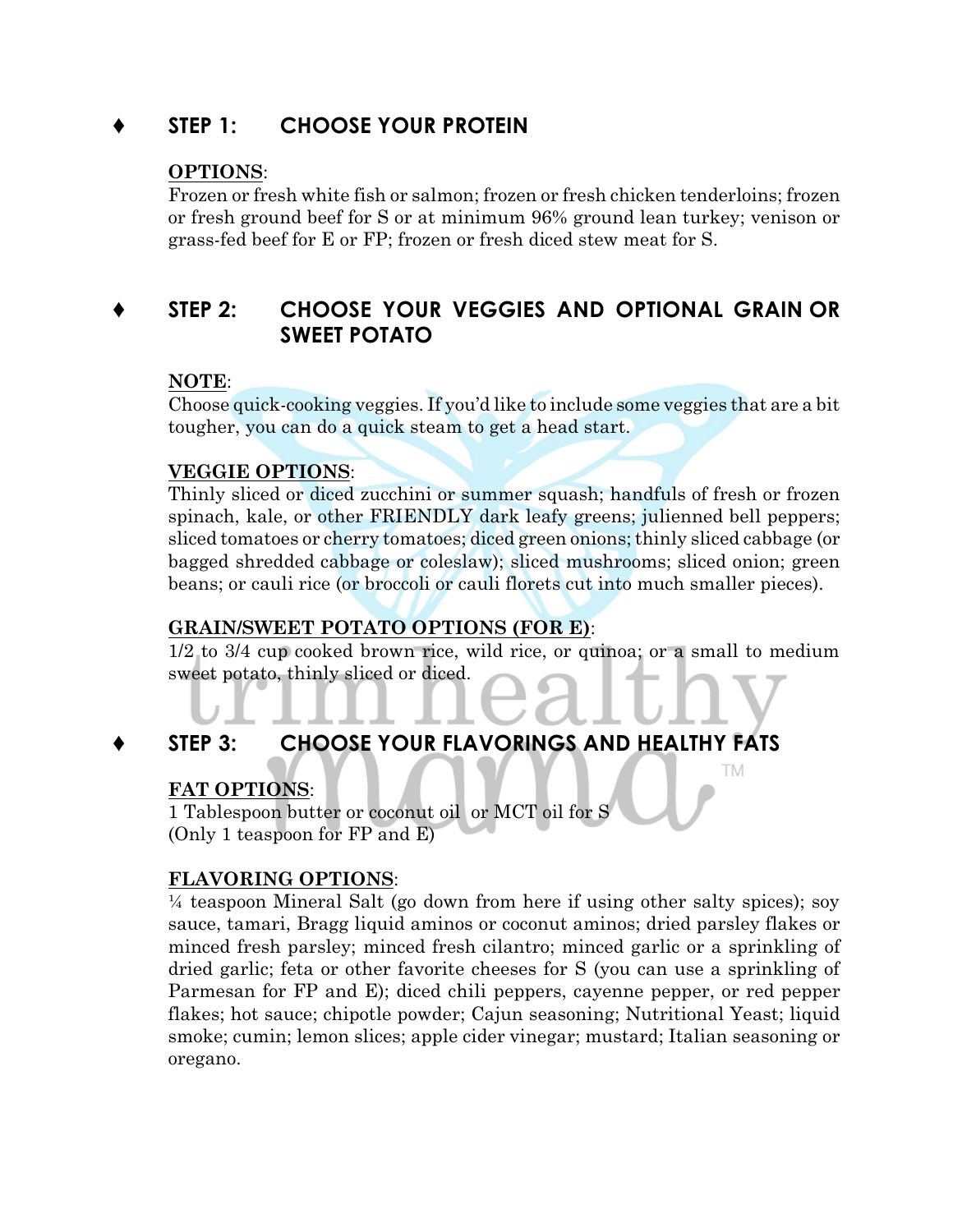# **STEP 4: FOLD AND BAKE**

- 1. Fold a 15-inch square of parchment paper in half and place it in front of you like a book, spine side facing left. Using scissors, cut a half heart shape around the open right side (like the wing of a butterfly), rounding the corner at the top and cutting down to a point to the spine at the bottom of your book shape. Open up your heart (or butterfly wings) and lightly coat it with coconut oil cooking spray.
- 2. Place the fish or meat protein choice at the right side of the crease in the middle. Now add all the other ingredients into one huddle on the right side of the crease. Fold the left parchment page over the right, then working from the top open end, begin tightly folding the edges of the paper.

Continue folding the edge, working downward to form a seal until you get to the bottom point, which you will tuck underneath the pouch. This is super quick and easy; just make sure it is tight so no air can escape. Use the examples to make a whole bunch of pouches and then put them in the freezer for future use, keeping a few in the refrigerator that you'll want to use during the next few days.

3. Bake the pocket in a preheated 400°F oven for 15 minutes for thin fish fillets or 20 minutes for thicker salmon fillets, chicken tenderloins, or ground or stew meats. (You can bake from frozen, but give it 40 to 45 minutes.) Remove from the oven, place the pouch on a dinner plate, and let it steam for another 5 minutes in the pocket before opening.

TM

# ! **HANGRY POCKET "S" EXAMPLE:**

- $\blacksquare$  1 salmon fillet or 2 to 3 chicken tenderloins
- $\blacksquare$  4 slices tomato
- $\blacksquare$  2 garlic cloves, minced
- $\blacksquare$  2 to 3 Tablespoons feta cheese
- $\blacksquare$  5 Kalamata or black olives, diced
- 1 Tablespoon butter or coconut oil
- $\blacksquare$  Small sprinkling sun-dried tomatoes (optional)
- $\blacksquare$  2 lemon rounds
- $\blacksquare$  1/4 teaspoon [Mineral Salt](https://store.trimhealthymama.com/product/himalayan-mineral-salt-12oz-bag-2/)
- $\blacksquare$  Handful of sliced bell peppers and/or 2 extra-large handfuls of spinach (frozen or fresh)
- $\blacksquare$  Coconut oil cooking spray